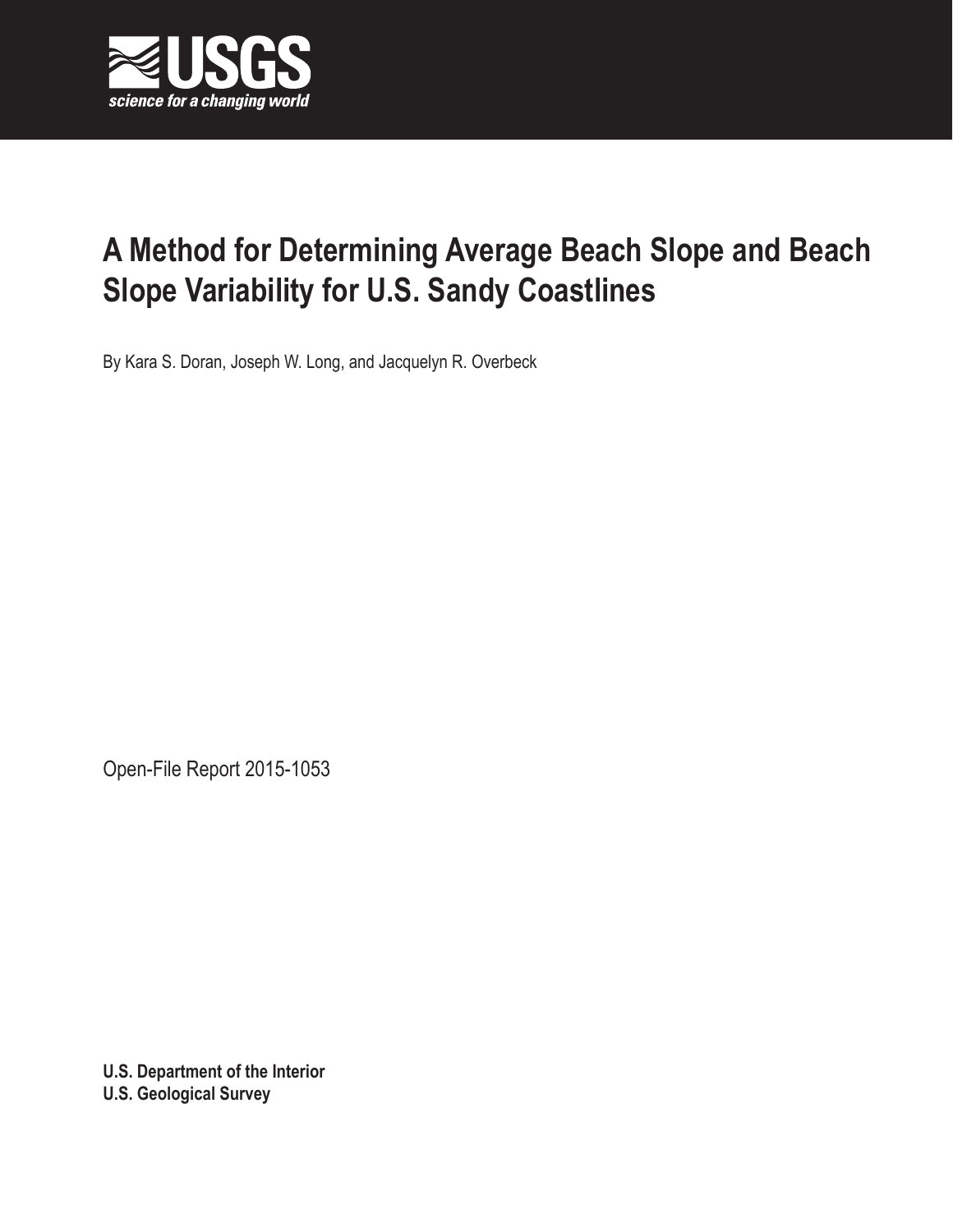#### **U.S. Department of the Interior**

SALLY JEWELL, Secretary

#### **U.S. Geological Survey**

Suzette M. Kimball, Acting Director

U.S. Geological Survey, Reston, Virginia: 2015

For more information on the USGS—the Federal source for science about the Earth, its natural and living resources, natural hazards, and the environment—visit <http://www.usgs.gov> or call 1–888–ASK–USGS

For an overview of USGS information products, including maps, imagery, and publications, visit <http://www.usgs.gov/pubprod>

To order this and other USGS information products, visit <http://store.usgs.gov>

Suggested citation:

Doran, K.S., Long, J.W., and Overbeck, J.R., 2015, A method for determining average beach slope and beach slope variability for U.S. sandy coastlines: U.S. Geological Survey Open-File Report 2015-1053, 5 p., <http://dx.doi.org/10.3133/ofr20151053>.

Any use of trade, product, or firm names is for descriptive purposes only and does not imply endorsement by the U.S. Government.

Although this report is in the public domain, permission must be secured from the individual copyright owners to reproduce any copyrighted material contained within this report.

ISSN 2331-1258 (online)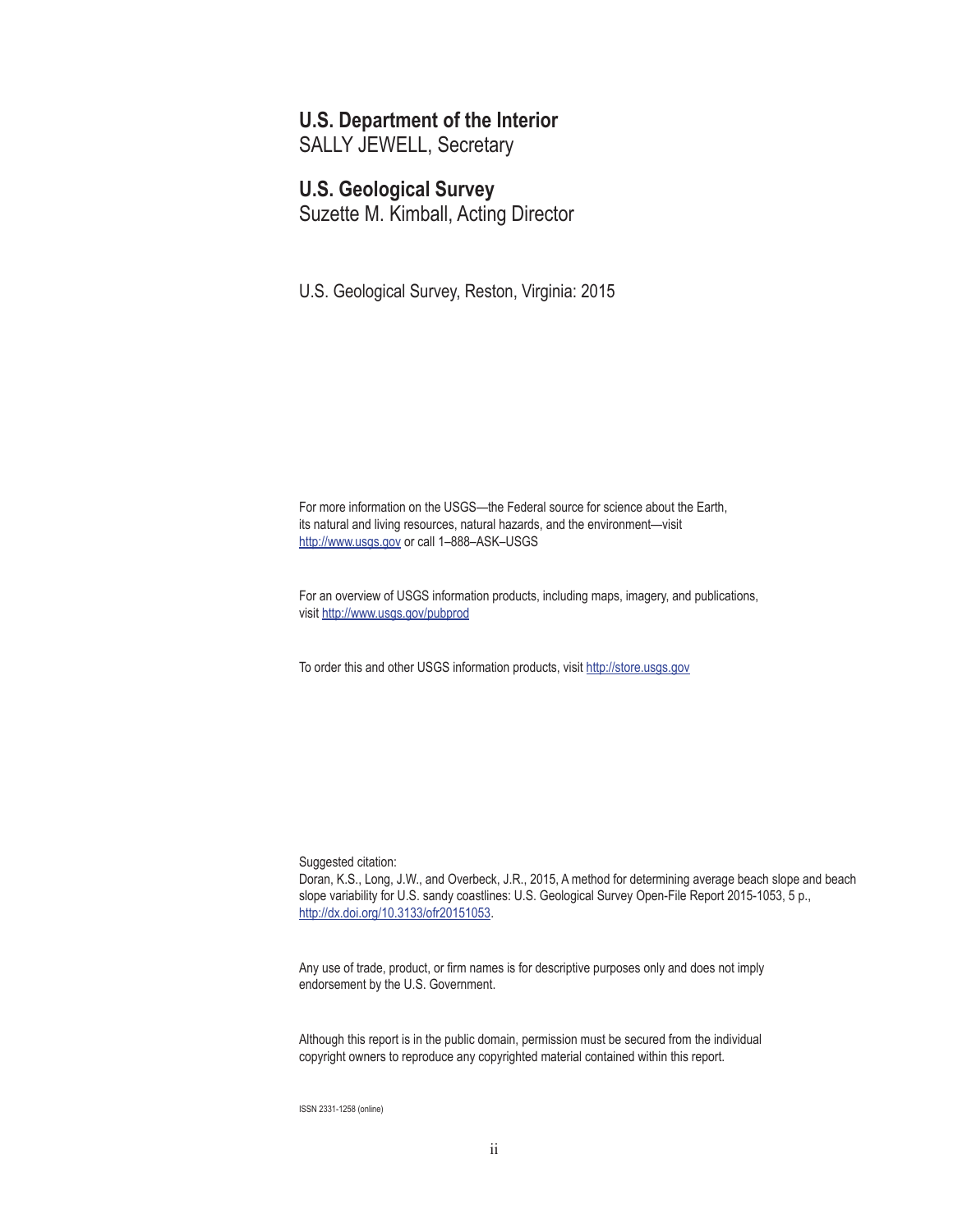### **Contents**

## **Figures**

| 1. | Cross-shore profile of lidar-based elevations from the Outer Banks of North Carolina, surveyed in November |  |
|----|------------------------------------------------------------------------------------------------------------|--|
|    | 2012, indicating the locations and elevations of the dune crest, dune toe, shoreline, mean beach slope,    |  |
|    |                                                                                                            |  |
| 2. | An example of spatially and temporally averaged beach slopes computed using data collected                 |  |
|    |                                                                                                            |  |
| 3. | Spatially and temporally averaged beach slopes for a 1-kilometer section of coast in the Outer Banks of    |  |
|    |                                                                                                            |  |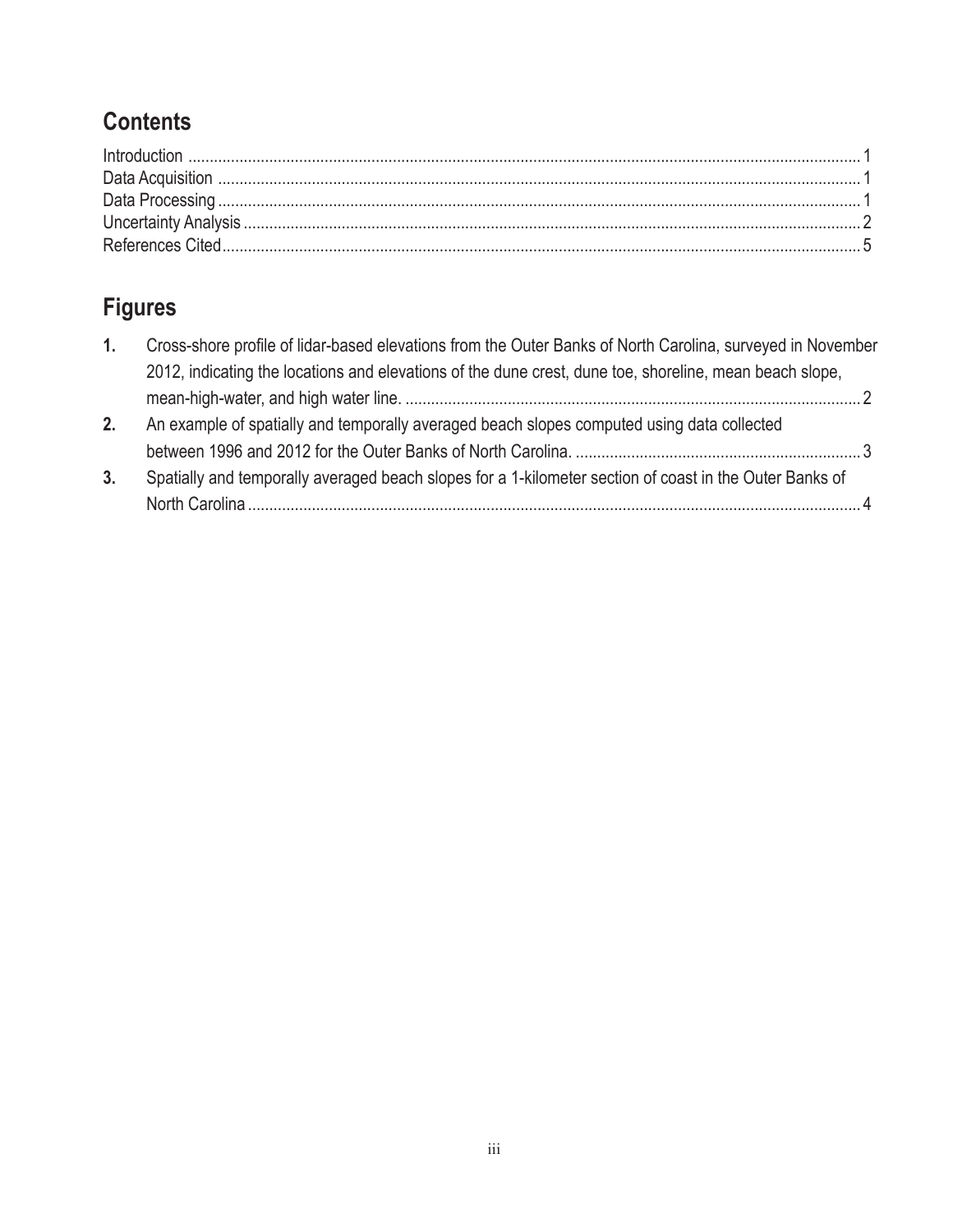### **Conversion Factors**

#### **SI to Inch/Pound**

| <b>Multiply</b> | By     | To obtain   |
|-----------------|--------|-------------|
|                 | Length |             |
| centimeter (cm) | 0.3937 | inch (in.)  |
| meter (m)       | 3.281  | foot $(ft)$ |
| meter (m)       | 1.094  | yard (yd)   |
| kilometer (km)  | 0.6214 | mile (mi)   |

#### **Datum**

Vertical coordinate information is referenced to the North American Vertical Datum of 1988 (NAVD 88). Horizontal coordinate information is referenced to the North American Datum of 1983 (NAD 83). Elevation, as used in this report, refers to distance above the vertical datum.

#### **Abbreviations**

| <b>HWL</b>   | High water line                                 |
|--------------|-------------------------------------------------|
| <b>MHW</b>   | Mean high water                                 |
| <b>MRE</b>   | Mean residual error                             |
| <b>NOAA</b>  | National Oceanic and Atmospheric Administration |
| <b>RMS</b>   | Root mean square                                |
| <b>USACE</b> | U.S. Army Corps of Engineers                    |
| USGS         | U.S. Geological Survey                          |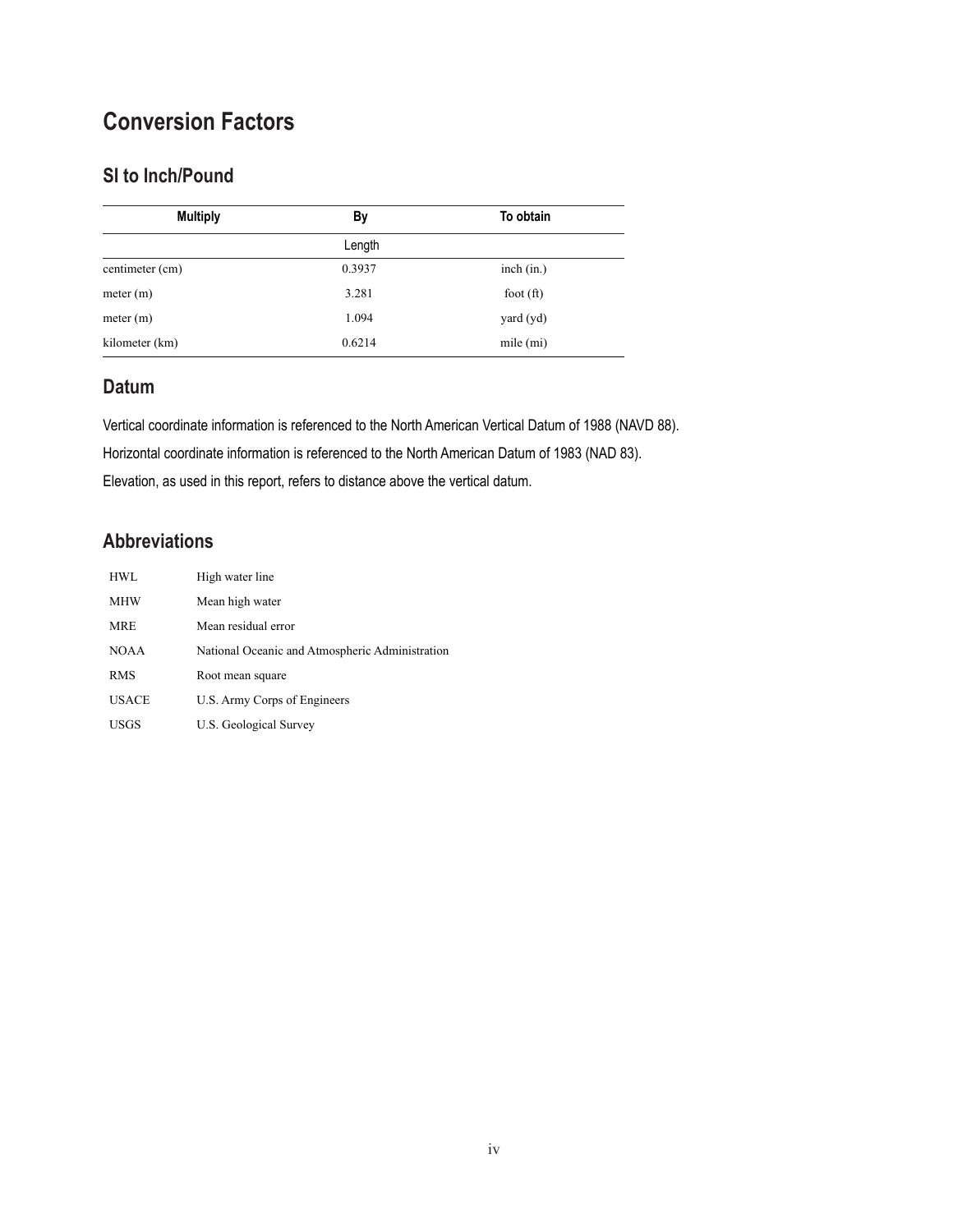## <span id="page-4-0"></span>**A Method for Determining Average Beach Slope and Beach Slope Variability for U.S. Sandy Coastlines**

By Kara S. Doran, Joseph W. Long, and Jacquelyn R. Overbeck

#### **Introduction**

The U.S. Geological Survey (USGS) National Assessment of Hurricane-Induced Coastal Erosion Hazards compares measurements of beach morphology with storm-induced total water levels to produce forecasts of coastal change for storms impacting the Gulf of Mexico and Atlantic coastlines of the United States. The wave-induced water level component (wave setup and swash) is estimated by using modeled offshore wave height and period and measured beach slope (from dune toe to shoreline) through the empirical parameterization of Stockdon and others (2006). Spatial and temporal variability in beach slope leads to corresponding variability in predicted wave setup and swash. For instance, seasonal and storm-induced changes in beach slope can lead to differences on the order of 1 meter (m) in wave-induced water level elevation, making accurate specification of this parameter and its associated uncertainty essential to skillful forecasts of coastal change. A method for calculating spatially and temporally averaged beach slopes is presented here along with a method for determining total uncertainty for each 200-m alongshore section of coastline.

#### **Data Acquisition**

The combination of laser-based ranging with inertial and GPS-based navigation provides an efficient method for collecting high-resolution data of sub-aerial topography with sufficient accuracy (root-mean-square [RMS] vertical accuracy = 15 centimeters [cm]; horizontal accuracy =  $1-1.5$  m) to resolve the spatial details of coastal morphology (Sallenger and others, 2003). Processed lidar datasets have been acquired from various sources including the USGS, U.S. Army Corps of Engineers (USACE), and the National Oceanic and Atmospheric Administration (NOAA) Digital Coast Web site. Lidar datasets are often available in two different return types: first return and bare earth. First return data include vegetation and are noisier, while bare earth data reflect the ground elevation underneath vegetation. The focus of this method is the extraction of beach slope along the section of beach between the dune toe and shoreline, which has little to no vegetation and will not be affected significantly when either first return or bare earth data are used. When available, bare earth data are preferred over first return data because of the extra quality control and editing that occurs with bare earth data processing.

Ground-based measurements of beach profiles may also be used to estimate beach slope, provided the profile covers the area of the beach between the dune toe and the shoreline. The same data processing techniques that are used to derive beach morphology from lidar data can be applied to groundbased beach profiles.

#### **Data Processing**

Three-dimensional lidar data from each individual survey are gridded using a fixed-scale interpolator (Plant and others, 2002), which allows for variability in cross-shore and alongshore resolution, here, 2.5 m and 10 m, respectively. In addition to a gridded topographic surface, this method produces a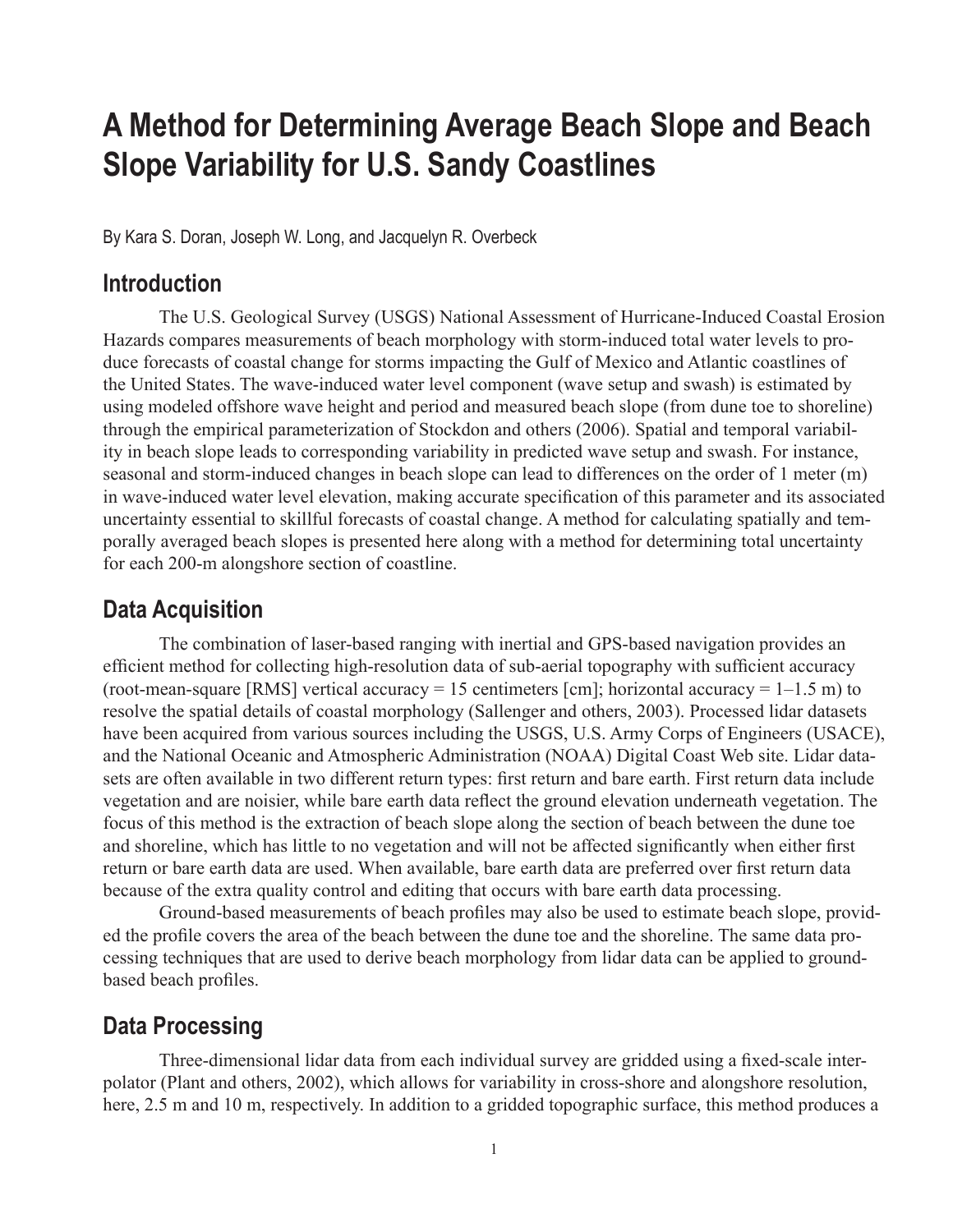<span id="page-5-0"></span>corresponding grid of the residual error, which provides a measure of noise in the data. A Hanning filter with a width equal to two times the grid resolution was chosen to minimize noise in the data associated with vegetation, alongshore variability, and other error sources while preserving distinct morphologic characteristics. Analysis of cross-shore profiles of gridded data allows for automated extraction of morphologic features including the dune crest  $(x_c, z_c)$ , dune toe  $(x_t, z_t)$ , shoreline position  $(x_{s,t}, z_{s,t})$ , and mean beach slope  $(\beta_m)$  at 10-m alongshore intervals (fig. 1). Here, the shoreline is referenced to a mean-highwater (MHW) level position. Detailed descriptions of the algorithm used to extract shoreline position, dune crest, and dune toe can be found in Stockdon and others (2012). The mean beach slope is calculated using an endpoint method with the dune toe and the MHW shoreline as the landward and seaward limits, respectively. If a dune is not present, then the berm crest  $(x_c, z_c)$  becomes the landward limit. The averaged beach slope is computed every 200 m by applying a 400-m wide Hanning window and averaging over all survey times (fig. 2).



**Figure 1.** Cross-shore profile of lidar-based elevations from the Outer Banks of North Carolina, surveyed in November 2012, indicating the locations and elevations of the dune crest (*x<sub>c</sub>, z<sub>c</sub>*), dune toe (*x<sub>t</sub>, z<sub>t</sub>),* shoreline (*x<sub>s</sub>,z<sub>s</sub>),* mean beach slope (β<sub>m</sub>), mean-high-water (MHW), and high water line (HWL). [m, meter; NAVD 88, North American Vertical Datum of 1988].

#### **Uncertainty Analysis**

Beach slope can vary with tidal cycles (hours to days), seasonal cycles (months), following storm events, or human-induced alterations to the coast, such as beach nourishment or scraping. Slopes also vary alongshore as the beach becomes narrower or wider. Because wave setup and swash elevations are sensitive to beach slope, estimating total uncertainty in the mean beach slope using all available survey information is necessary to compute the corresponding uncertainty in total water level predictions in advance of storm events. The total uncertainty in beach slope is defined as the mean residual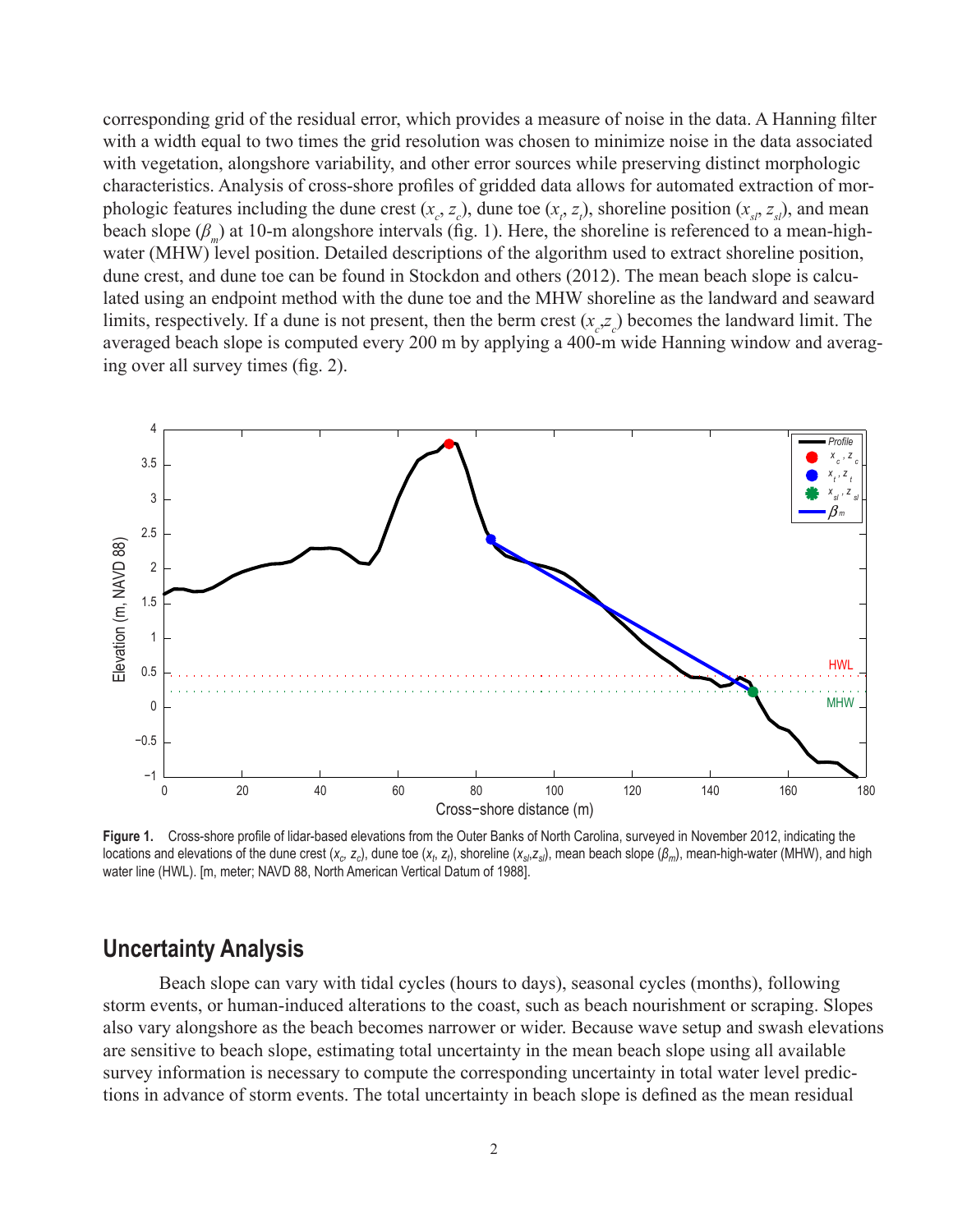<span id="page-6-0"></span>

Esri, HERE, DeLorme, MapmyIndia, © OpenStreetMap contributors, and the GIS user community

**Figure 2.** An example of spatially and temporally averaged beach slopes computed using data collected between 1996 and 2012 for the Outer Banks of North Carolina.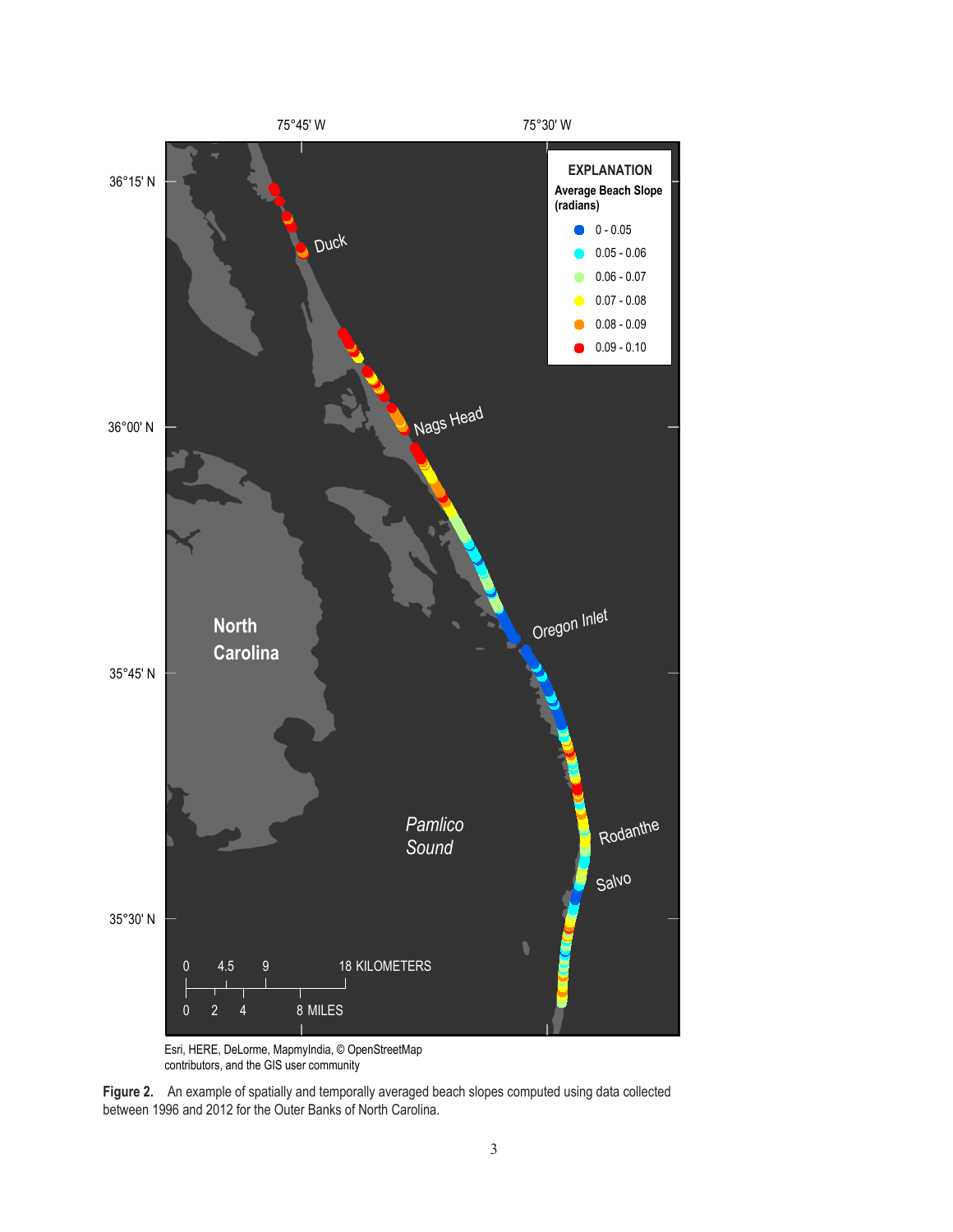<span id="page-7-0"></span>error (MRE) of the raw slopes about the spatially and temporally averaged beach slope (see previous section). The mean residual error is defined as

$$
MRE = \sqrt{\frac{1}{N} \sum (\beta - \mu_{\beta})^2}
$$
 (1)

where *N* is the number of raw beach slopes in each section,  $\beta$  is a single raw beach slope, and  $\mu_{\beta}$  is the spatially and temporally averaged beach slope. A 95 percent confidence interval is also provided, along with the MRE, and is defined as  $2 \times MRE$  (fig. 3). If more than 50 percent of data are missing in the 400-m Hanning window, then the average beach slope and total uncertainty will not be computed. In general, the temporal variability in beach slope is an order of magnitude larger than the spatial uncertainty that exists within each 400-m Hanning window.



**Figure 3.** Spatially and temporally averaged beach slopes for a 1-kilometer (km) section of coast in the Outer Banks of North Carolina. Each average slope (red circle) represents the spatial and temporal average of the raw points (small black circles) within  $\pm$  200 meters of the center point. The mean residual error (dark gray band) and 95 percent confidence interval (light gray band) are also shown.